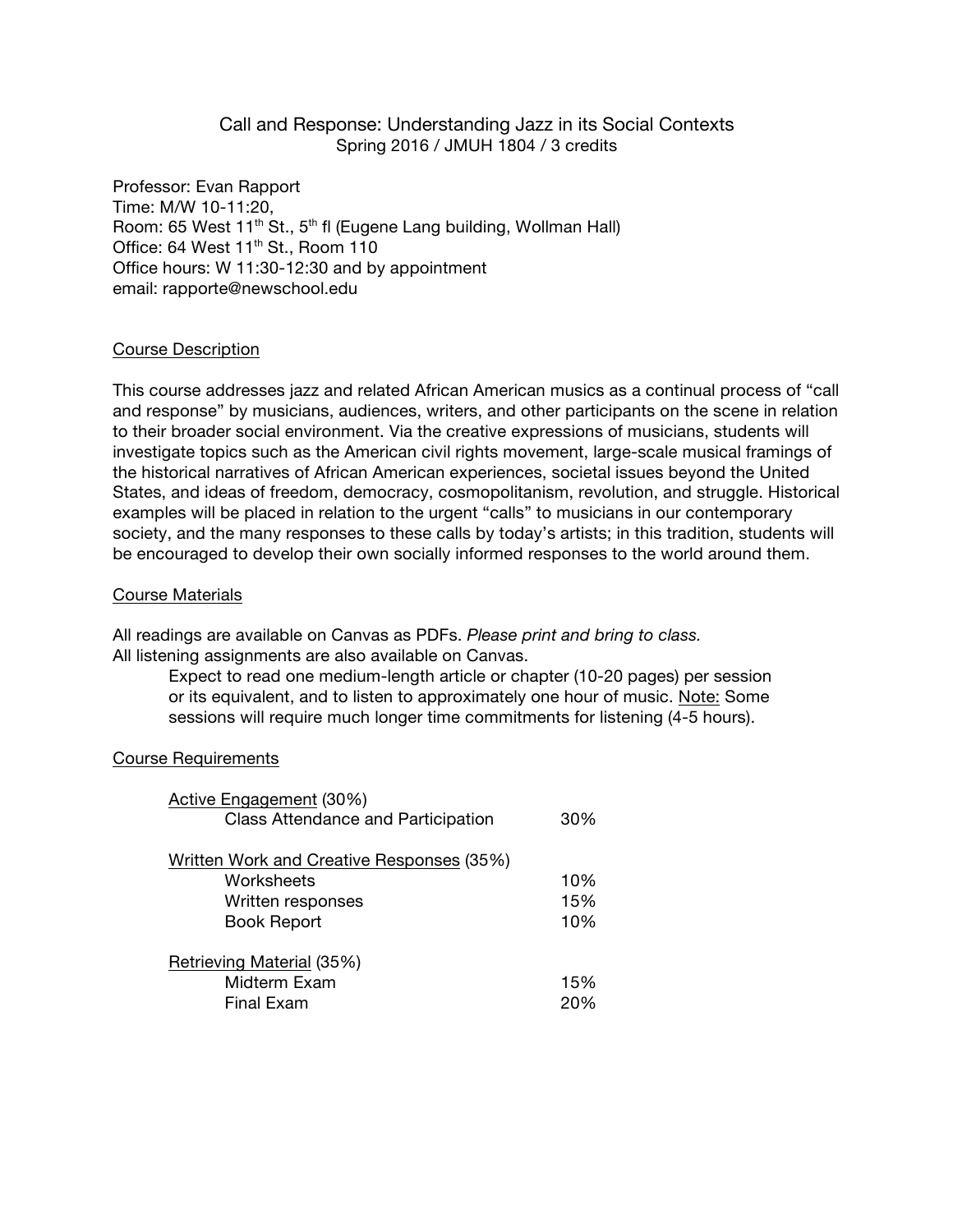#### More Information on Course Requirements

*Active Engagement* (30% of final grade)

- regular class attendance and participation
- participate on the Canvas discussion groups in response to my prompts or another student's post

*Written Work* (35% of final grade)

- occasional short worksheets on historical events
- written or creative responses (1-3 pages each): connecting a recording, performance, or other work (post-2000) to each theme in the class
	- o history and narrative
	- o the African diaspora
	- $\circ$  human rights and civil rights
- book report (3-5 pages) on a book, selected from a list that will be provided

*Retrieving Material* (35% of final grade)

• Midterm exam and final exam, on all material (cumulative)

#### Learning Outcomes

By the end of the course, students will understand jazz and related musics as they relate to

- the African diaspora
- the histories, narratives and experiences of African Americans
- Civil Rights, human rights, and ideas of freedom
- concepts of cultural pluralism and cosmopolitanism (in the U.S. and globally)
- American identity
- the musical life of American cities, especially New York City

#### Grade descriptions

The following are baseline guidelines about what each letter grade represents.

**A: Consistently exceptional work**, mastery of course material and skills, positive contributions to the classroom experience, attentive and punctual, marked improvement.

**B: Consistently very good work,** above-average engagement with course materials, active involvement, attentive and punctual, good participation.

**C: Adequate performance,** meeting of course requirements, little improvement, minimal work.

**D: Course requirements completed but consistently inferior work,** poor attendance, negative contributions to classroom experience.

**F: Failure to satisfy course requirements,** little to no evidence of learning or progress, missed assignments, unsatisfactory attendance.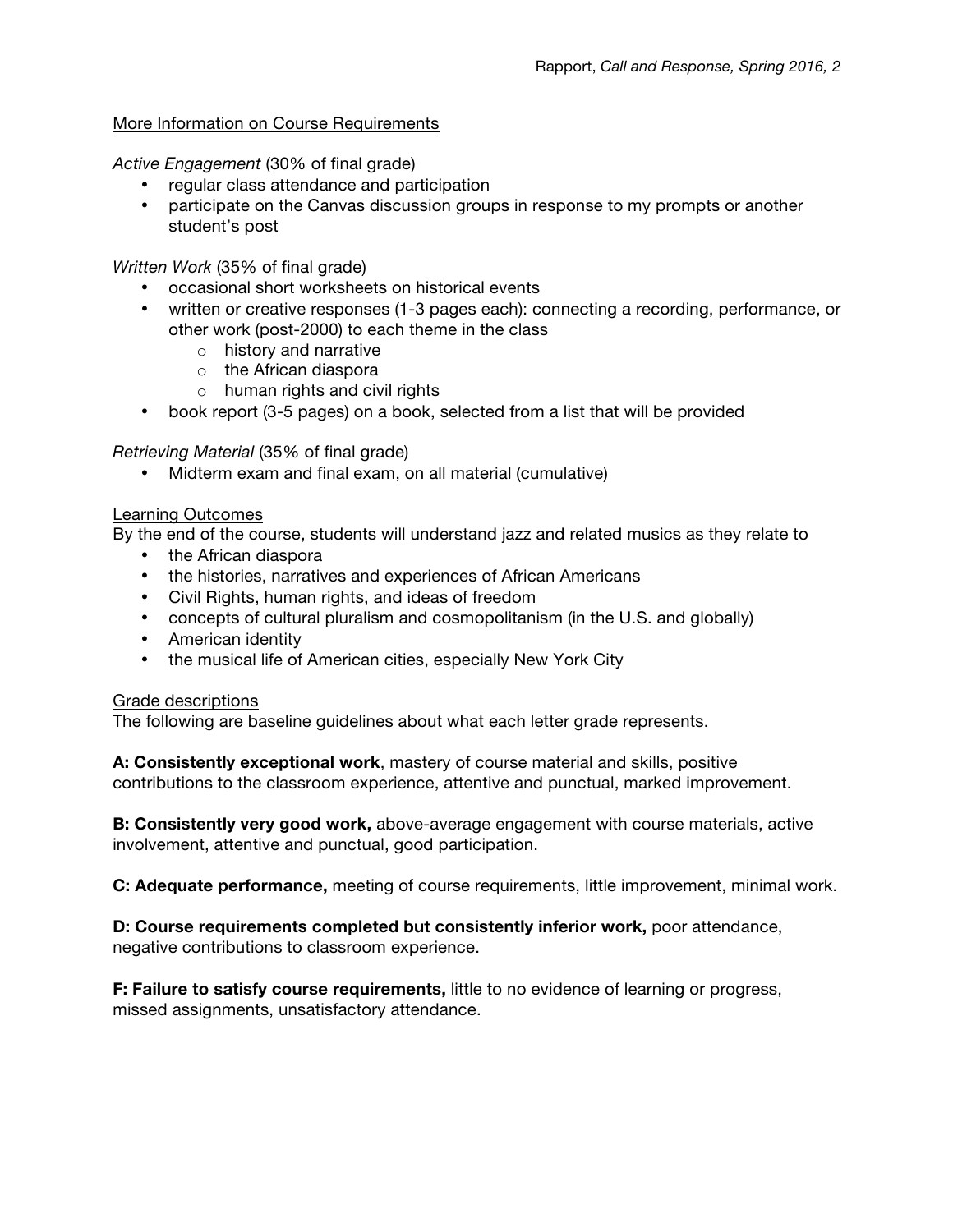# Course Policies

The class ground rules apply to the whole learning community (you and me).

# *Be On-Time and Present*

- arrive on time and stay for the duration of the class
- turn assignments in when they are due; assignments will be returned in a timely fashion
- be present during the seminar (alert, in the room, undistracted)

# *Be Respectful and Professional*

- active "whole body" listening
- choose words that encourage, rather than stifle or inhibit
- respect boundaries and roles in all communications

# *Be Responsible and Thorough*

- turn work in according to specifications; assess work fairly and honestly
- take personal responsibility for missed work and classes
- file for any necessary accommodations; follow and adjust to accommodations
- demonstrate academic honesty and integrity

# More Information on Policies

# *Participation and attendance*

**Participation** is graded according to the level of engagement, knowledge, understanding, and preparation that you demonstrate in each class. **Active listening and careful thought are essential parts of good participation.** Students who stifle the participation of fellow students or disrupt the class will receive a poor participation grade, and serious class disruption is grounds for dismissal. Repeated entering and exiting, texting and internet surfing, or other activities unrelated to the class will be considered distracting and disruptive.

The attendance and lateness policy is in effect as of the first day of classes for all registered students. Any circumstances that might or will negatively affect your attendance should be discussed privately with me as soon as possible.

- **Four absences** mandate a reduction of one letter grade for the course.
- **MORE THAN FOUR ABSENCES GENERALLY MANDATE A FAILING GRADE for the course,** unless there are extenuating circumstances, such as the following:
	- o an extended illness requiring hospitalization or visit to a physician (*with documentation*)
	- o a family emergency, e.g., a serious illness (*with written explanation*)
	- o observance of a religious holiday
- Lateness, repeatedly exiting and entering the classroom, and leaving early are disruptive and will count against your final grade. Significant lateness will count as an absence.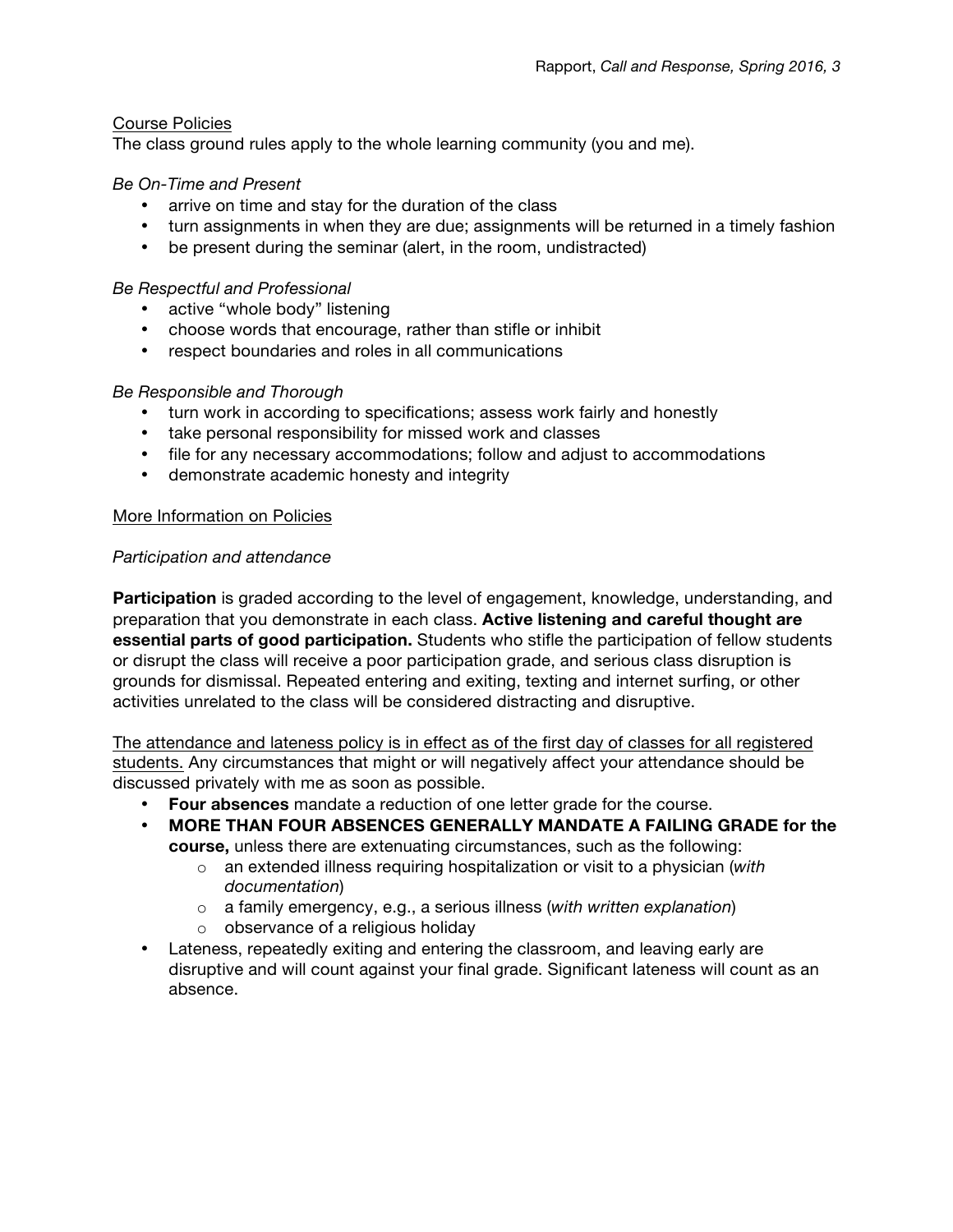# *Assignments*

- All assignments, unless especially indicated, are to be **typed and turned in on hard copy**, in a standard font such as Times New Roman (12 point), and with 1" margins.
- Late assignments in the proper format will be accepted but given a late grade (one letter grade per day)
- There will be no opportunities for extra credit.
- You must go through the proper steps to formally drop or withdraw from the class. Students who stop attending class or handing in assignments will receive a failing grade. Note that a grade of Incomplete will only be granted under very rare circumstances.

# *Communication*

My preferred method of communication is face-to-face discussion. If you email me M-Th, 9-5, I will write back within 24 hours. Please do not expect an instant response, but feel free to send me a (polite) reminder if your email goes unanswered past 24 hours.

#### **Resources**

#### *Disabilities*

University Disabilities Service: www.newschool.edu/student-disability-services/ In keeping with the university's policy of providing equal access for students with disabilities, any student with a disability who needs academic accommodations is encouraged to meet with me privately. All conversations will be kept confidential. Students requesting any accommodations will also need to contact Student Disability Service (SDS). SDS will conduct an intake and, if appropriate, the Director will provide an academic accommodation notification letter for you to bring to me. At that point, I will review the letter with you and discuss these accommodations in relation to this course.

# *Other University Resources*

# Libraries: library.newschool.edu University Learning Center: www.newschool.edu/learning-center

# Academic Honesty and Integrity

Compromising your academic integrity may lead to serious consequences, including (but not limited to) one or more of the following: failure of the assignment, failure of the course, academic warning, disciplinary probation, suspension from the university, or dismissal from the university.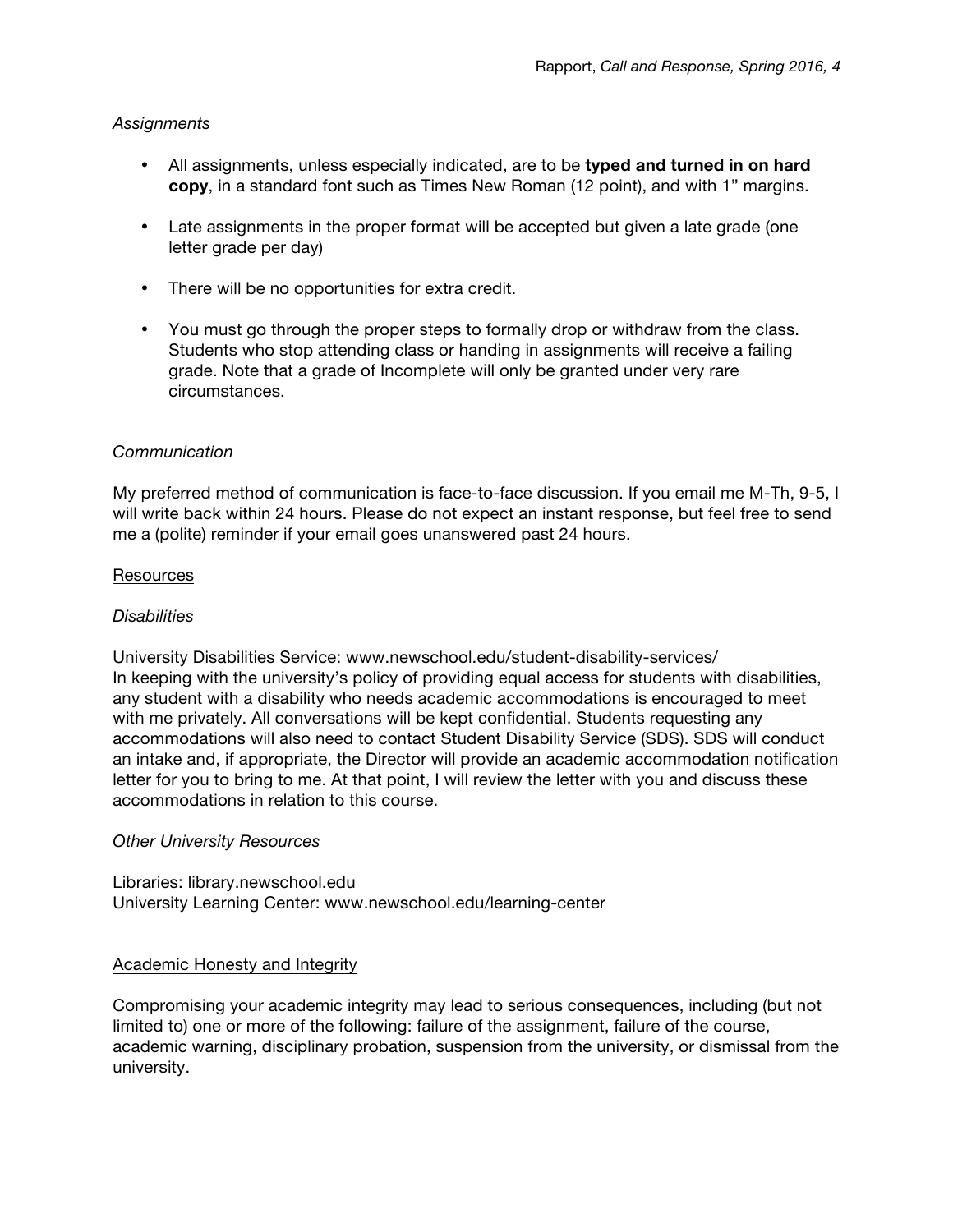Students are responsible for understanding the University's policy on academic honesty and integrity and must make use of proper citations of sources for writing papers, creating, presenting, and performing their work, taking examinations, and doing research. It is the responsibility of students to learn the procedures specific to their discipline for correctly and appropriately differentiating their own work from that of others. The full text of the policy, including adjudication procedures, is found at

http://www.newschool.edu/leadership/provost/policies/

Resources regarding what plagiarism is and how to avoid it can be found on the Learning Center's website: http://www.newschool.edu/learning-center/virtual-handout-drawer/

The Academic Honesty and Integrity Policy and the Intellectual Property Rights Policy can be found at http://www.newschool.edu/leadership/provost/policies/

# Student Ombuds

The Student Ombuds office provides students assistance in resolving conflicts, disputes or complaints on an informal basis. This office is independent, neutral, and confidential. For further details see:<http://www.newschool.edu/intercultural-support/ombuds/>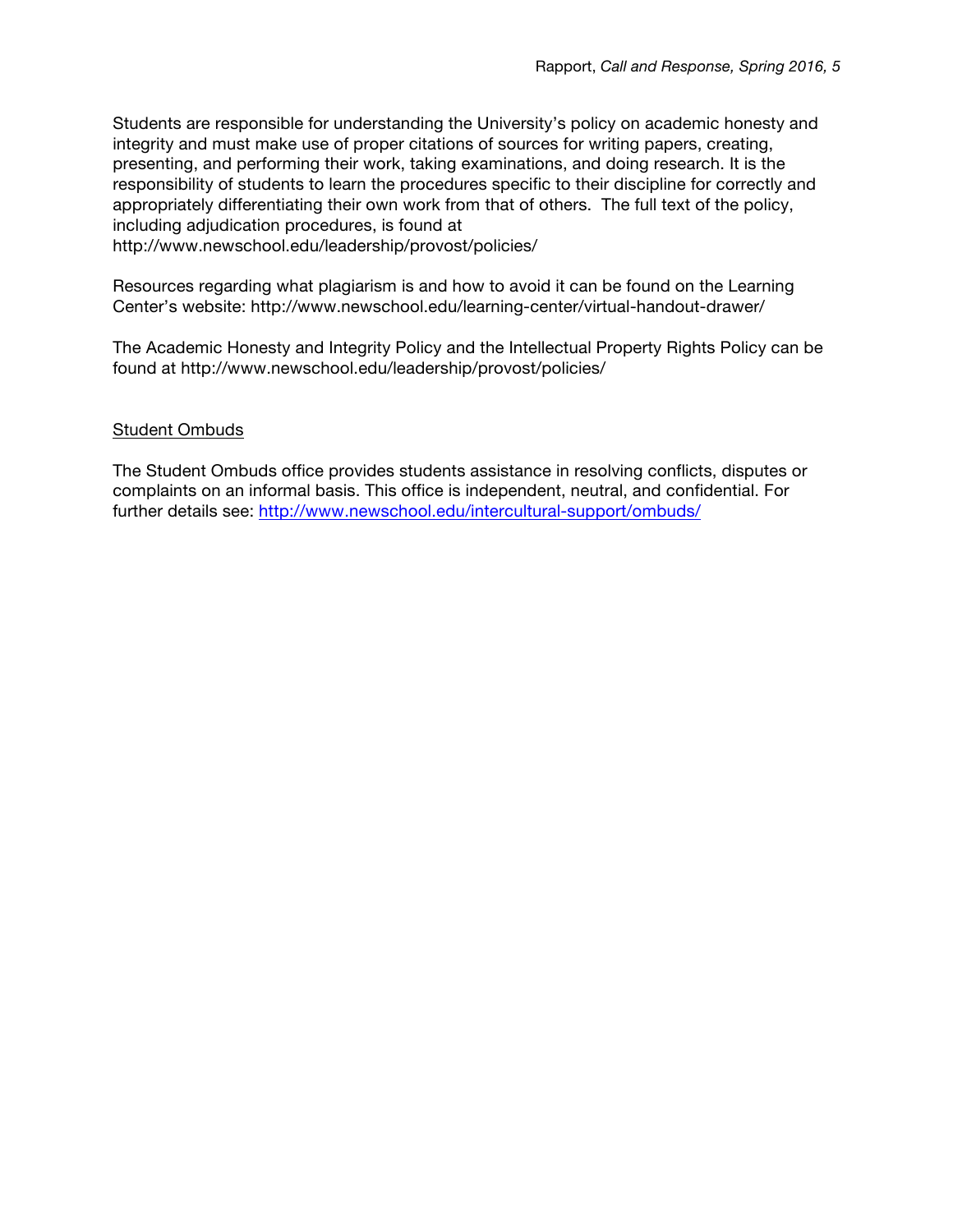# **CALENDAR**

Readings and listening assignments are *due* on the day listed. Listening assignments follow the calendar.

What is at stake when discussing jazz history? Standard approaches and some alternatives.

- Jan 25: Introduction to the class, syllabus.
- Jan 27: Iyer, "Being Home: Jazz Authority and the Politics of Place" (2002)
- Feb 1: Tucker, "'It Don't Mean a Thing If It Ain't in the History Books'" (2000)

1890–1915. American musical life at the turn of the 20th century; New Orleans.

- Feb 3: Handy, from *Father of the Blues* (1941), Gushee, Introduction to *Pioneers of Jazz: The Story of the Creole Band* (2005)
- Feb 8: Szwed and Marks, "The Afro-American Transformation of European Set Dances and Dance Suites" (1988), *Come and Trip It* liner notes ([1978] 1994)

1916–1931. Call-Response; New Orleans musical life; large-scale musical narratives of African American history; expressions of the African diaspora.

- Feb 10: Floyd, "Ring Shout! Literary Studies, Historical Studies, and Black Music Inquiry" (1991)
- Feb 15: no class

Sidebar: Randy Weston

- Feb 17: Kelley, "Prelude" and "The Sojourns of Randy Weston," from *Africa Speaks, America Answers: Modern Jazz in Revolutionary Times* (2012)
- *Feb 18: Make-up class:* Randy Weston with Moustapha N'Diaye, Birame N'Diaye, Mar Gueye, Mor Coumba Gueye, and Neil Clarke. 8–10 pm, Tishman Auditorium.
- Feb 22: **Response #1 due** (on history and narrative). Open session.
- 1920–33. New York and the Harlem Renaissance; classic female blues singers
- Feb 24: Davis, "Up in Harlem Every Saturday Night: Blues and the Black Aesthetic" (1998), Waters, from *His Eye is on the Sparrow* (1950)
- 1928–38. Dance; Jazz and racial integration; Jazz biographies.
- Feb 29: Spring, "Swing and the Lindy Hop: Dance, Venue, Media, and Tradition" (1997); Hampton, from *Hamp: An Autobiography* (1989)

1939-1946. Social consciousness and political change.

- Mar 2: Davis, "'Strange Fruit': Music and Social Consciousnsess" (1998)
- Mar 7: Lott, "Double V, Double-Time: Bebop's Politics of Style" (1988), Ellison, "The Golden Age, Time Past" (1959)

1943. Narrative and history. Case study: Duke Ellington.

Mar 9: Lock, "In the Jungles of America: History Without Saying It" (1999)

# Mar 14: **Review**

# Mar 16: **Midterm exam**

Mar 21/23: - - - - spring break - - -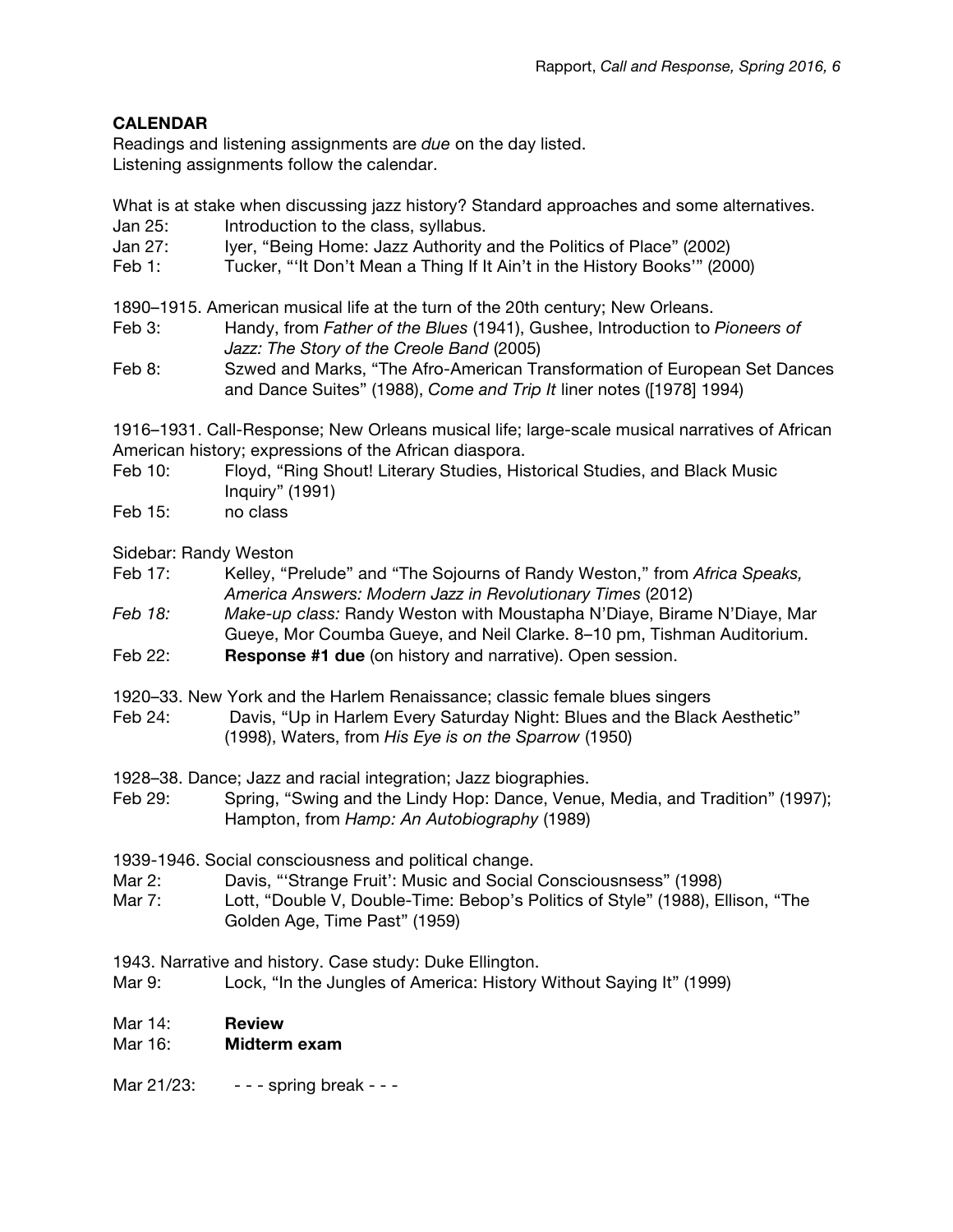1947–1965. African diaspora; narrative and history; cosmopolitanism.

- Mar 28: Monson, "Art Blakey's African Diaspora" (2003)
- Mar 30: **Response #2 due** (on the African diaspora). Open session.

1960–1969. Expressions of freedom and the Civil Rights movement.

- Apr 4: Monson, "Activism and Fund-Raising from *Freedom Now* to the Freedom Rides" (2007)
- Apr 6: Kernodle, "'I Wish I Knew How It Would Feel to Be Free': Nina Simone and the Redefining of the Freedom Song of the 1960s" (2008)
- Apr 11: **Book reports due (my mailbox).** No class (Prof. Rapport at conference)
- Apr 13: **Response #3 due** (on human rights and civil rights). Wadada Leo Smith interviewed by Daniel Fischlin

1965–1970. Cultural pluralism and cosmopolitanism.

- Apr 18: Baraka, "The Changing Same (R&B and New Black Music" (1966)
- Apr 20: Lewis, "*Gittin' to Know Y'all*: Improvised Music, Interculturalism, and the Racial Imagination" (2004)

Call and Response: Contemporary musicians.

- Apr 25: Currie, "'The Revolution Never Ended': The Cultural Politics of a Creative-Music Collective in New York City" (2011)
- Apr 27: Open session.
- May 2: No class (Prof. Rapport at Queens College event)

Call and Response: Contemporary musicians

May 4: **Response #4 due.** Shatz, "Kamasi Washington's Giant Step" (2016)

- May 9: **Review.**
- May 11: **Final exam.**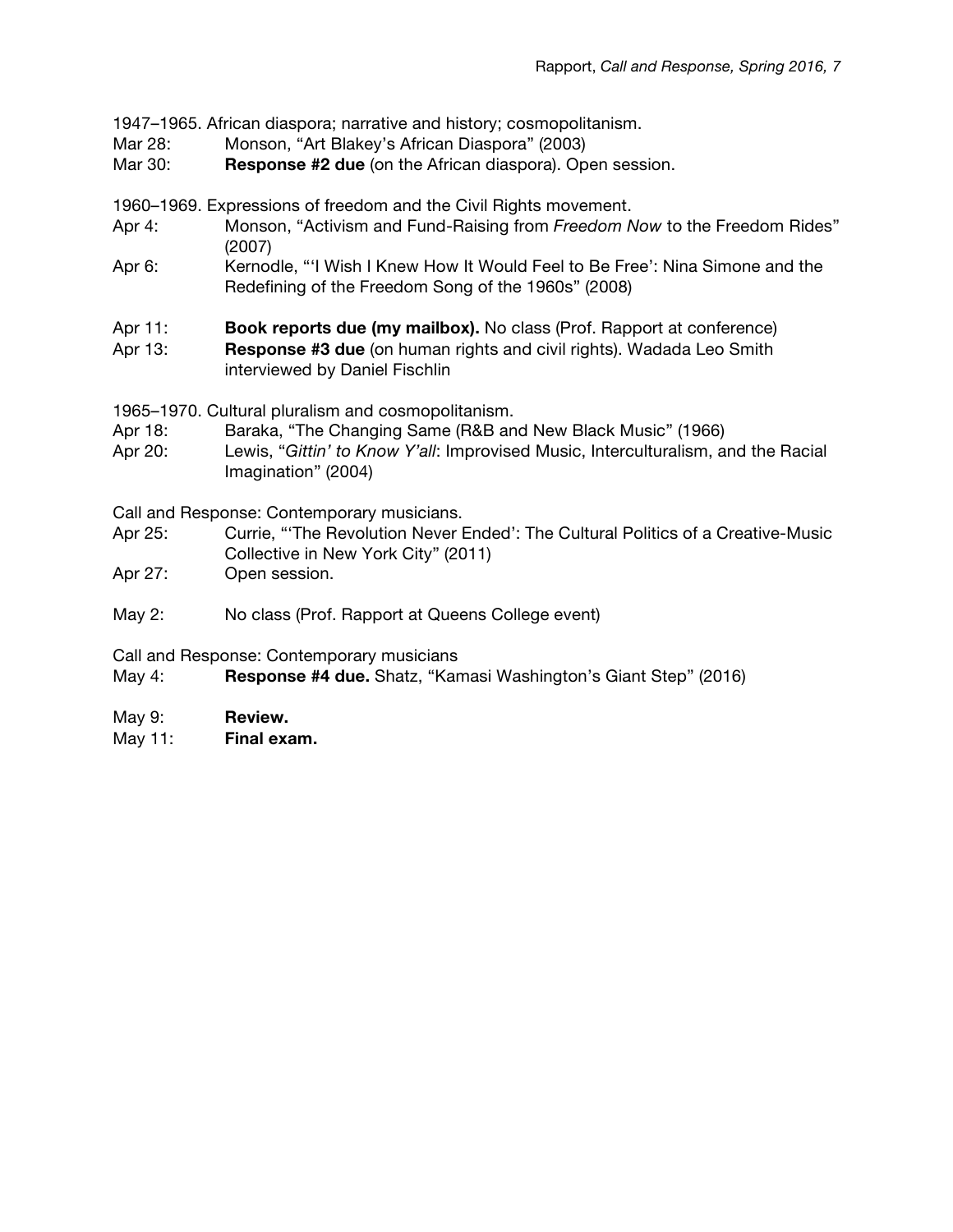# **Listening Assignments**

# For Feb. 1:

1. Jimmie Rodgers (with Louis Armstrong and Lillian Hardin), "Blue Yodel No. 9 (Standin' on the Corner)," rec. 1930

2. Andy Kirk and his Twelve Clouds of Joy, "Walking and Swinging" (with Mary Lou Williams, piano, comp. and arr.), 1936 [Mary Lou Williams 1910–1981]

Watch "The Girls in the Band," available on Canvas, Course Reserves

# For Feb. 3:

- 3. J. Bodewalte Lampe, "Creole Belle, a Ragtime March" c1900:
	- a. Played by the Sousa Band, conducted by Arthur Pryor, 1912
	- b. Mississippi John Hurt, 1965
- 4. Fate Marable's Society Syncopators, "Frankie and Johnny," 1924, New Orleans. First strain is Frankie (blues ballad), second strain is "Creole Belle"
- 5. Scott Joplin (1868-1917), "Maple Leaf Rag" c1899, final strain ("Creole Belle" scheme), piano roll "played by Scott Joplin," 1916
- 6. Jelly Roll Morton, "Maple Leaf Rag," 1938
- 7. Original Dixieland Jazz Band, "Livery Stable Blues," 1917

# For Feb. 8:

- 8. Charles Welch (harmonica), Hezekiah Brown (grater), Henry Simpson (wooden trumpet), Quadrille, rec. Maryland, St. Andrew's Parish, Jamaica, 1981(?)
- 9. St. Ann Quadrille Band (bamboo fife, two guitars, four-string banjo), Quadrille: Round Dance, 1<sup>st</sup> Figure, 3<sup>rd</sup> Figure, 4<sup>th</sup> Figure, rec. St. Ann, Jamaica, 1975(?)
- 10. String band (banjo, two guitars, fiddle, triangle, cuatro), first figure (lancer's dance), rec; Carriacou, 1970
- 11. Canute Caliste (fiddle), Jones Corion (bass), Alton Joseph (tambourine), Caune Caliste's son (steel), "Second Figure Waltz" (quadrille), rec. Carriacou, 1971
- 12. Francis Johnson (1792–1844), "La Sonnambula Quadrille Number Two," performed by members of the Federal Music Society, *Come and Trip It: Instrumental Dance Music 1780s–1920s.*
- 13. John Jackson, medley of country dance tunes, rec. Fairfax, Virginia, 1977.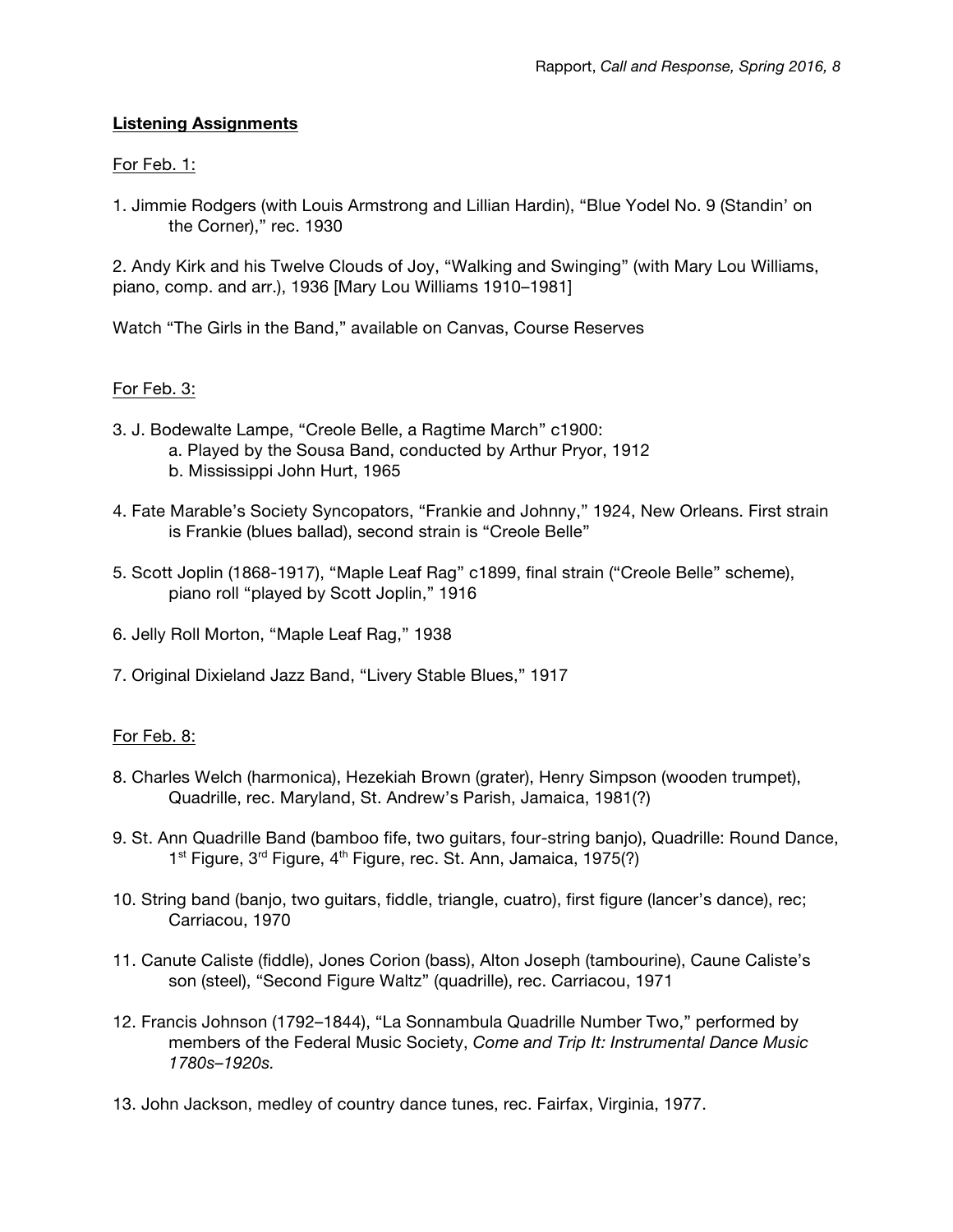- 14. Jelly Roll Morton, "The Original Quadrille -> Tiger Rag," rec. by Alan Lomax at Library of Congress in 1938
- 15. James P. Johnson, "Carolina Shout," 1921, OKeh
- 16. James P. Johnson, "Carolina Balmoral," 1943, Blue Note
- 17. Air (Henry Threadgill, Fred Hopkins, Steve McCall), "The Ragtime Dance" (Joplin), *Air Lore,*  1979

#### For Feb. 10:

- 18. Jelly Roll Morton's Red Hot Peppers, "Black Bottom Stomp," 1926, Victor
- 19. William Grant Still (1895–1978), Symphony no. 1 ("Afro-American," 1930), I. Moderato Assai – Longing, *Our Musical Past,* perf. by Royal Philharmonic Orchestra, cond. Karl Kreuger
- 20. Still, Sym. no. 1 ("Afro-American"), II. Adagio Sorrow
- 21. Still, Sym. no. 1 ("Afro-American"), III. Animato Humor
- 22. Still, Sym. no. 1 ("Afro-American"), IV. Lento, Con Risoluzione Aspiration

#### For Feb. 17:

- Randy Weston, *Uhuru Afrika,* 1961 (Langston Hughes, lyrics; Melba Liston, arr.; rec. 1960)
	- 23. Introduction: Uhuru Kwanza (Pt 1)
	- 24. 1<sup>st</sup> Movement: Uhuru Kwanza (Pt 2)
	- 25. 2<sup>nd</sup> Movement: Afrikan Lady
	- 26. 3rd Movement: Bantu
	- 27. 4<sup>th</sup> Movement: Kucheza Blues

#### For Feb. 24:

- 28. Mamie Smith's Jazz Hounds, "Crazy Blues," OKeh, 1920
- 29. Ethel Waters, "Down Home Blues," Black Swan, rec. 1921
- 30. Ethel Waters, "Oh Daddy," Black Swan, rec. 1921
- 31. Ma Rainey, " 'Ma' Rainey's Black Bottom," rec. 1927
- 32. Ma Rainey, "Sleep Talking Blues," with Tampa Red, guitar, and Georgia Tom Dorsey (father of modern gospel music), piano, rec. 1928
- 33. Bessie Smith, "Jail-House Blues," Columbia, rec. 1923, New York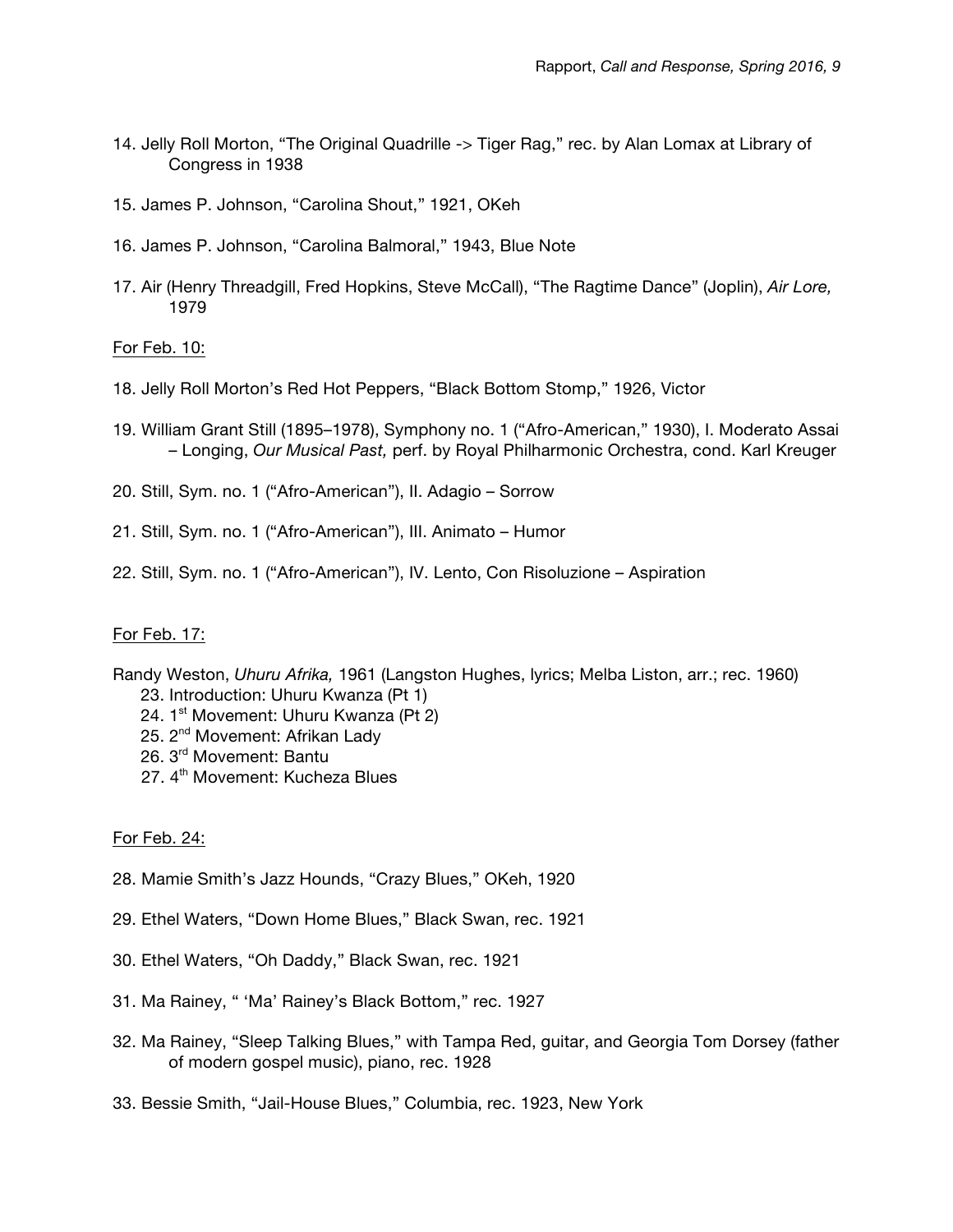- 34. Bessie Smith with James P. Johnson, piano, "Backwater Blues," Columbia, rec. 1927, New York
- 35. Bessie Smith with Buck and His Band (Frank Newton, tpt; Jack Teagarden, tbn; Buck Washington; pno, leader; Benny Goodman, cl; Chu Berry, tsx; Bobby Johnson, gtr; Billy Taylor, cb), "Gimme a Pigfoot and a Bottle of Beer," OKeh, rec. 1933, New York

#### For Feb. 29:

- 36. Jelly Roll Morton, "King Porter Stomp," 1923
- 37. Fletcher Henderson, "King Porter Stomp," with Fletcher Henderson, pno; Russell Smith, Joe Smith, Bobby Stark, tpts; Jimmy Harrison, Benny Morton tbns; Buster Bailey, cl; Jerome Pasquall, cl and asx; Coleman Hawkins, cl and tsx; Charlie Dixon, banjo; June Cole, brass bass; and Kaiser Marshall, drums, Columbia, 1928
- 38. Fletcher Henderson, "New King Porter Stomp," with Fletcher Henderson pno; Russell Smith, Rex Stewart, Bobby Stark tpts; J. C. Higginbotham, tbn; Russell Procope, cl and asx; Hilton Jefferson, asx; Coleman Hawkins, tsx; Freddy White, gtr; John Kirby, string bass; and Walter Johnson, dr, OKeh, 1932
- 39. Edgar Sampson, "Don't Be that Way," 1934, played by Chick Webb and his Orchestra
- 40. Edgar Sampson, "Blue Minor," 1934, played by Chick Webb and his Orchestra
- 41. Benny Goodman, "King Porter Stomp," 1935 (Fletcher Henderson arrangement)
- 42. Sun Ra, "King Porter Stomp," live from Willisau, 1980

Selections from Benny Goodman, *The Famous 1938 Carnegie Hall Jazz Concert*, [1950] 1999

- 43. "Honeysuckle Rose," jam session with Lester Young, Count Basie, Buck Clayton, Johnny Hodges, Freddie Green, Walter Page, Gene Krupa, Harry Carney, Harry James
- 44. "Body and Soul," with Teddy Wilson and Gene Krupa
- 45. "Avalon," with Lionel Hampton, Teddy Wilson, and Gene Krupa
- 46. "Blue Skies," full big band, with Ziggy Elman, Chris Griffin, Harry James, tpt; Red Ballard, Vernon Brown, tb; Hymie Schertzer, George Koenig, Art Rollini, Babe Russin, reeds; Jess Stacy, pno; Allan Reuss, gtr; Harry Goodman, bass; Gene Krupa, dr.
- 47. "Stompin at the Savoy," with Lionel Hampton, Teddy Wilson, and Gene Krupa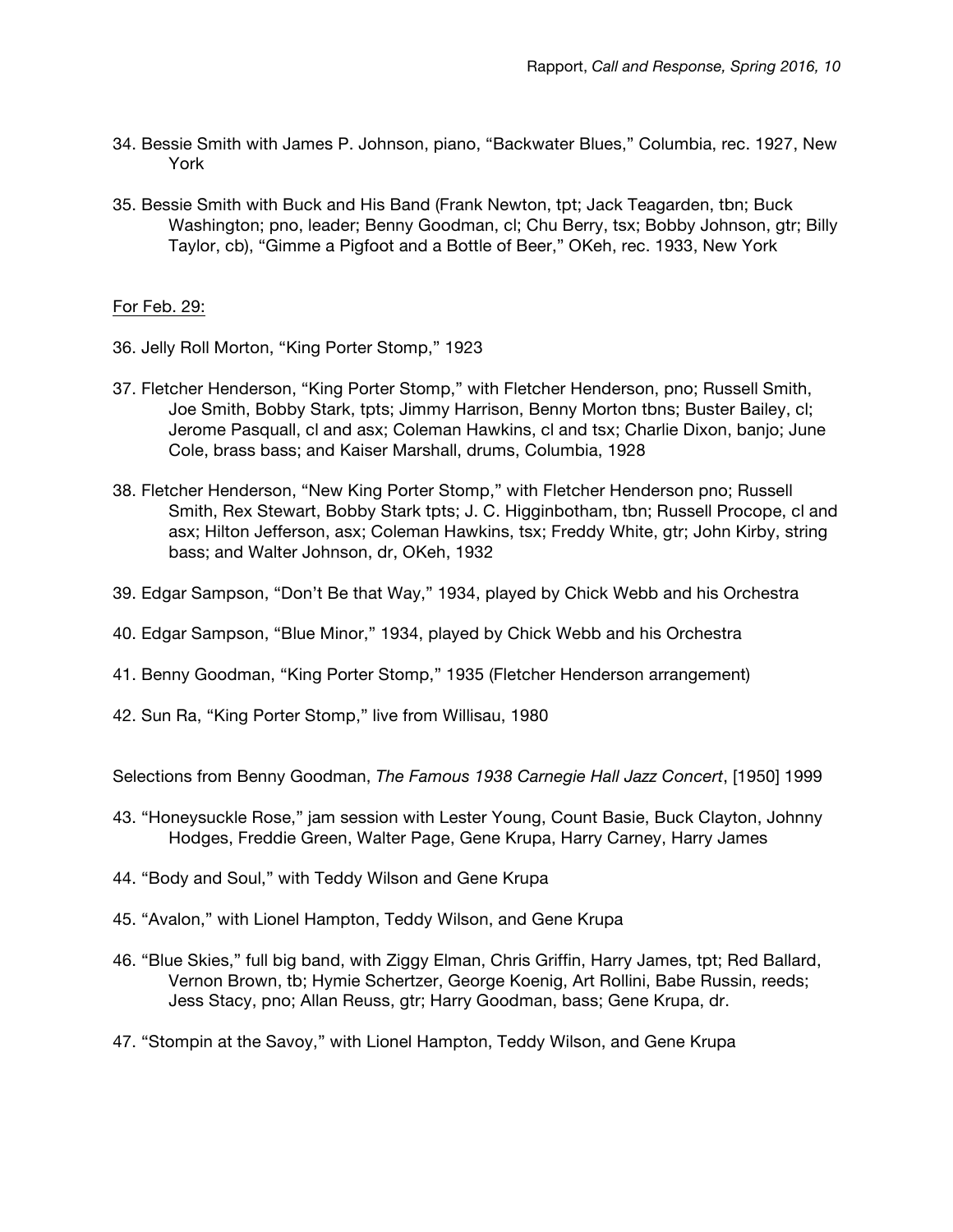For Mar. 2:

- 48. Billie Holiday, "Strange Fruit," original recording from 1939 for Milt Gabler's Commodore Records, with Sonny White (pno.), Frankie Newton (tpt.), Tab Smith (asx.), Kenneth Hollon and Stan Payne (tsx.), Jimmy McLin (gtr.), John Williams (cb.), Eddie Dougherty (dr.), poem by Lewis Allen (Abel Meeropol), originally titled "Bitter Fruit" and published in *The New York Teacher* (1937). [Incidentally, the Meeropols ended up adopting the orphaned Rosenberg children.]
- 49. Josh White, "Strange Fruit," *Strange Fruit,* Keynote, 1942
- 50. Billie Holiday, "Strange Fruit," *Lady in Autumn,* rec. 1947 live at Carnegie Hall
- 51. Nina Simone, "Strange Fruit," *Pastel Blues,* Philips, 1964
- 52. Fred Ho and the Afro-Asian Music Ensemble, "Strange Fruit Revisited," *The Underground Railroad to My Heart,* 1993
- 53. Bill Orcutt, "Strange Fruit," *25 Songs,* Palilalia, 2013
- 54. Kanye West, "Blood on the Leaves," *Yeezus,* Def Jam, 2013

# For Mar. 7:

- 55. Charlie Parker's Re-Boppers, with Dizzy Gillespie (tpt), Curly Russell (cb), Max Roach (dr), "Ko-Ko," Savoy, rec. 1945
- 56. Thelonious Monk, "Thelonious," Blue Note, rec. 1947
- 57. Thelonious Monk, "April in Paris," Blue Note, rec. 1947
- 58. Dizzy Gillespie's All Star Quintet, with Charlie Parker (asx), Al Haig (pno), Curly Russell (cb), Sidney Catlett (dr), "Shaw 'Nuff," Guild, rec. 1945
- 59. Charlie Parker, with Miles Davis (tpt), Sadik Hakim (pno), Curly Russell (cb), Max Roach (dr), "Thriving on a Riff," rec. 1945. Two solos (takes one and three)
- 60. Charlie Parker, with Duke Jordan (pno), Tommy Potter (cb), Max Roach (dr), "Embraceable You" (comp. Gershwin), rec. 1947. Two solos.

# For Mar. 9:

- 61. Duke Ellington, "Ko-ko," *The Duke Ellington Carnegie Hall Concerts January 1943,* Prestige
- $62. - -$ , "Black"
	- 1. Work songs ("different songs according to different kinds of work—driving spikes, piling cotton, simple housework")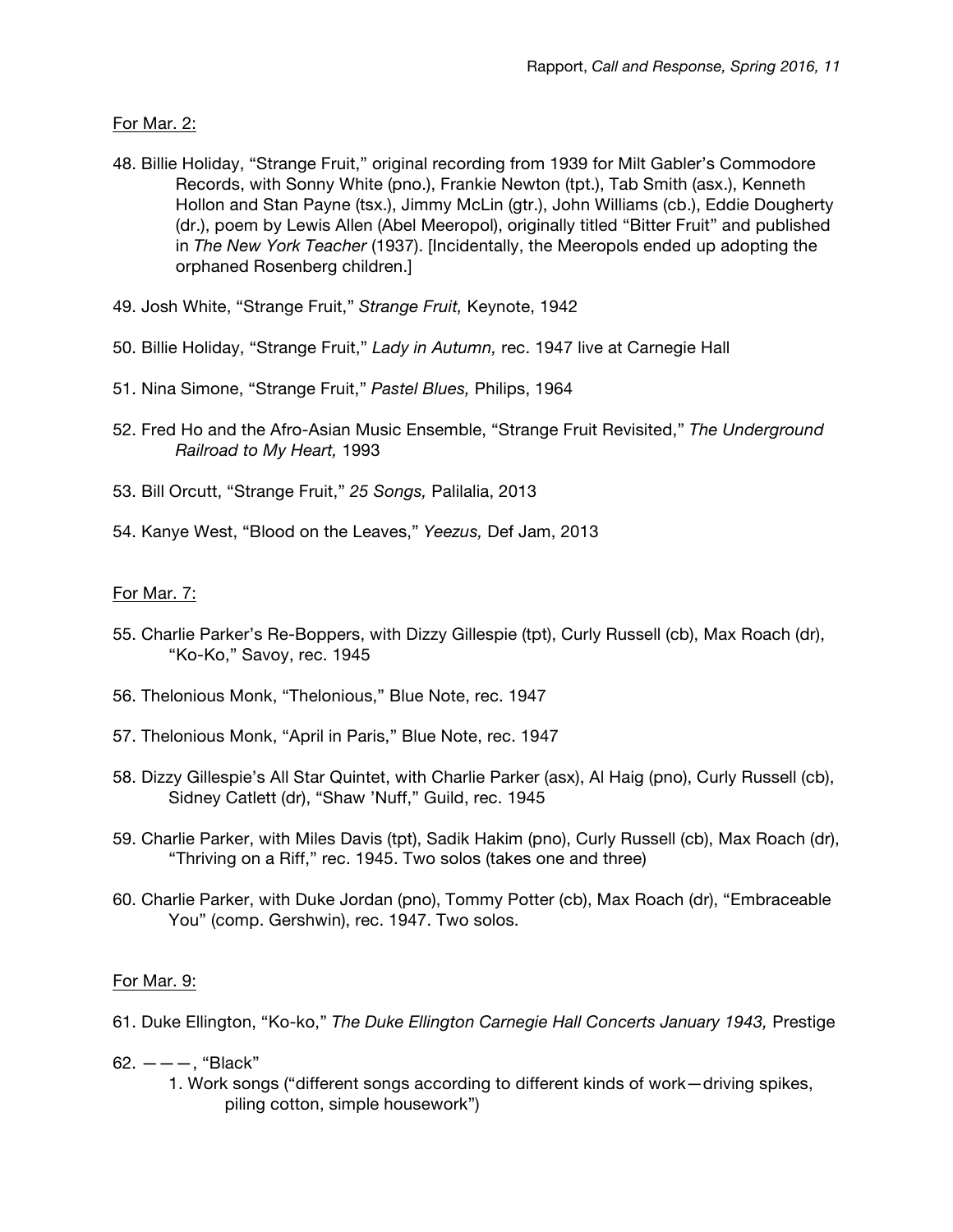- 2. Spirituals ("the 'Church Window' mood—the Negroes looked in from outside, but the windows were pretty, anyway"), with "Come Sunday." [Work songs and spirituals] "are very closely related"
- $63. ---$ , "Brown"
	- "The purpose of marking the wars of the past here is to bring out the Negro heroes who have participated in each."

Revolutionary War "is suggested"

"The West Indian influence"

- " 'Swanee River' and 'Yankee Doodle' are cited to establish the period of the Civil War"
- "Emancipation was not an unmixed blessing, for it left the older Negroes with freedom but no security" (baritone and tenor sax duo = "old peoples attitude," trombone and trumpet duo  $=$  "the younger folk's happier side") Spanish-American war period and "emergence of the Negro into urban life" = Blues (Betty Roche, voc.)
- $64. - -$ , "Beige"

Harlem of the 1920s ("Sugar Hill Penthouse"), Jimmy Britton (voc.) "proclaims the theme of 'Black, Brown and Beige' but still 'Red, White and Blue.'"

65. Duke Ellington (pno.), Charles Mingus (cb.), Max Roach (dr.), "Money Jungle," *Money Jungle,* Blue Note, 1962

# For Mar. 28:

- 66. Dizzy Gillespie with Chano Pozo, "Manteca," Bluebird, 1947
- 67. Dizzy Gillespie with Chano Pozo, "Cubano Be, Cubano Bop," Bluebird, 1947
- 68. Horace Silver Trio with Art Blakey, "Message from Kenya," Blue Note, 1953
- 69. Art Blakey, "Toffi," *Orgy in Rhythm,* Blue Note, 1957
- 70. Art Blakey, "Dinga," *Holiday for Skins,* Blue Note, 1958
- 71. John Coltrane, "Africa," *Africa/Brass,* Impulse!, 1961
- 72. Miriam Makeba, "Back of the Moon," from *King Kong: All African Jazz Opera* (opened in 1959)
- 73. Sathima Bea Benjamin with Abdullah Ibrahim, "Africa," from *African Songbird,* rec. 1976 (reissued in 2013).
- 74. Abdullah Ibrahim, "Mannenberg Revisited," from *Water from an Ancient Well,* 1986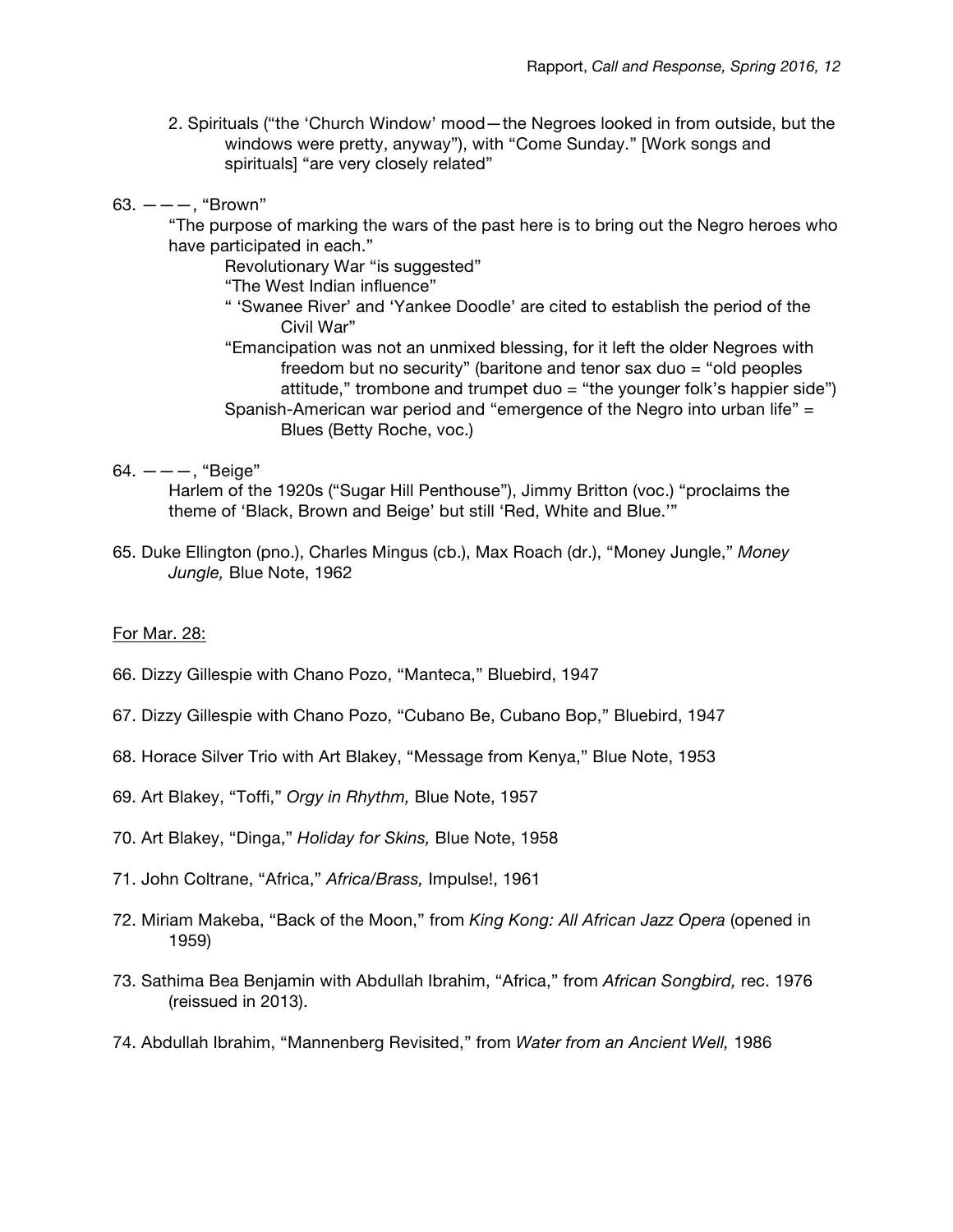For Apr. 4:

- Max Roach (dr.), Abbey Lincoln (voc.), Booker Little (tpt.), Julian Priester (tbn.), Walter Benton (tsx.), Coleman Hawkins (tsx.), James Schenk (cb.), Olatunji (congas), Raymond Mantilla (perc.), Tomas du Vall (perc.), *We Insist! Freedom Now Suite,* Candid, 1960, words by Oscar Brown, Jr.
	- 75. Driva' Man
	- 76. Freedom Day
	- 77. Triptych: Prayer, Protest, Peace
	- 78. All Africa
	- 79. Tears for Johannesburg
- 80. Oscar Brown, Jr., "Bid 'Em In," *Sin & Soul,* 1960
- 81. Matana Roberts, "Libation for Mr. Brown: Bid Em In," *Coin Coin Chapter One: Gens de Couleur Libres,* Constellation, 2011
- 82. Sonny Rollins, with Oscar Pettiford and Max Roach, "The Freedom Suite," *Freedom Suite,*  Riverside, 1958
- 83. Charles Mingus, "Original Faubus Fables," *Charles Mingues Presents Charles Mingus,*  Candid, 1960
- 84. Charles Mingus, "Prayer for Passive Resistance," *Mingus at Antibes,* rec. 1960 (released 1976)
- 85. Art Blakey and the Jazz Messengers, "The Freedom Rider," *The Freedom Rider,* rec. 1961

# For Apr. 6:

- 86. Bob Dylan, "Oxford Town," *The Freewheelin' Bob Dylan,* 1963
- 87. Bob Dylan, "Only a Pawn in Their Game," *The Times They Are A-Changin',* 1964
- 88. Bob Dylan, "The Lonesome Death of Hattie Carroll," *The Times They Are A-Changin',* 1964
- 89. Curtis Mayfield and The Impressions, "Keep on Pushing," *Keep on Pushing,* ABC-Paramount, 1964
- 90. Nina Simone, "Old Jim Crow," *Nina Simone in Concert,* Phillips, rec. live at Carnegie Hall, 1964
- 91. Nina Simone, "Four Women," *Wild is the Wind,* Verve, 1965
- 92. Curtis Mayfield and The Impressions, "People Get Ready," *People Get Ready,* ABC-Paramount, 1966
- 93. Nina Simone, "I Wish I Knew How it Would Feel to be Free," *Silk & Soul,* RCA, 1967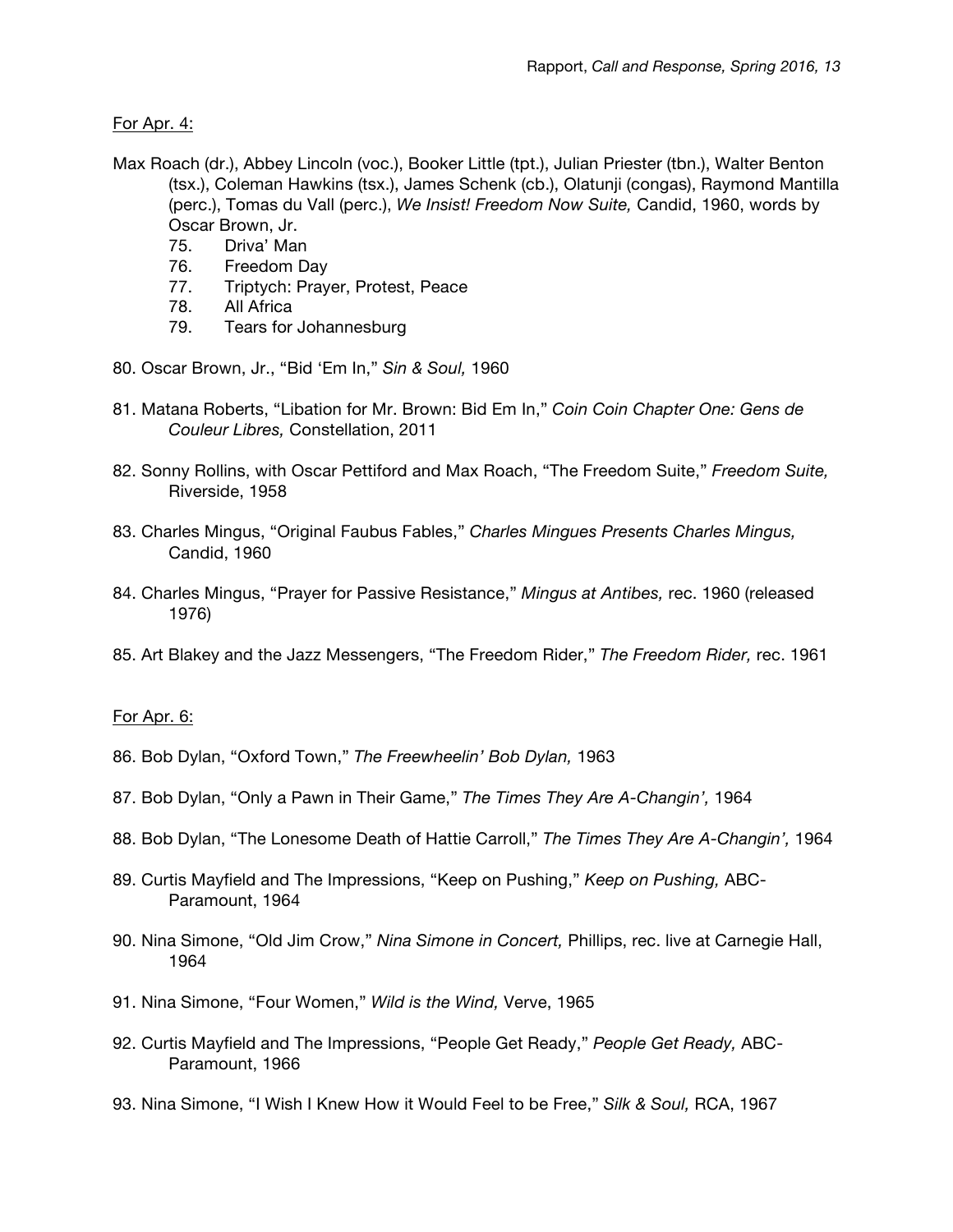- 94. Nina Simone, "Mississippi Goddam," this version rec. April 7, 1968 at Westbury Music Fair, Westbury, NY (three days after MLK's assassination). Song originally recorded for *Nina Simone in Concert,* 1964, written after 16th Street Church Bombing and deaths of Denise McNair, Addie Mae Collins, Carole Robertson and Cynthia Wesley in Birmingham, Alabama, September 1963
- 95. Nina Simone, "Backlash Blues," *'Nuff Said!,* RCA, 1968, rec. live at same April 7, 1968 concert. Lyric by Langston Hughes.
- 96. Nina Simone, "To Be Young, Gifted, and Black," RCA (single), rec. 1969
- 97. The Isley Brothers, "Fight the Power (Part 1)," *The Heat Is On,* T-Neck, 1975
- 98. John Coltrane, "Alabama," *Live at Birdland,* rec. 1963
- 99. Archie Shepp, "Attica Blues," *Attica Blues,* 1972

# For Apr. 13:

- Excerpts from Wadada Leo Smith, *Ten Freedom Summers,* 2012
- 100. Wadada Leo Smith, "Dred Scott, 1857"
- 101.  $---$ , "Thurgood Marshall and Brown vs. Board of Education"
- 102.  $---$ , "The Freedom Riders Ride"

# For Apr. 18:

- 103. Ornette Coleman, "Free Jazz," *Free Jazz,* 1960
- 104. Albert Ayler Trio, "Ghosts (First Version), *Spiritual Unity,* ESP-Disk, 1965
- 105. Sun Ra, "Outer Nothingness," *The Heliocentric Worlds of Sun Ra, Volume One,* ESP-Disk, 1965
- 106. Cecil Taylor, "Unit Structure/As Of A Now/Section," *Unit Structures,* Blue Note, 1966
- 107. James Brown, "There Was a Time (Live)," included on *Star Time,* Polydor, 1991
- 108. James Brown, "Super Bad, Parts 1 & 2," King, 1970
- 109. Rahsaan Roland Kirk, "Blacknuss," *Blacknuss,* Atlantic, 1971